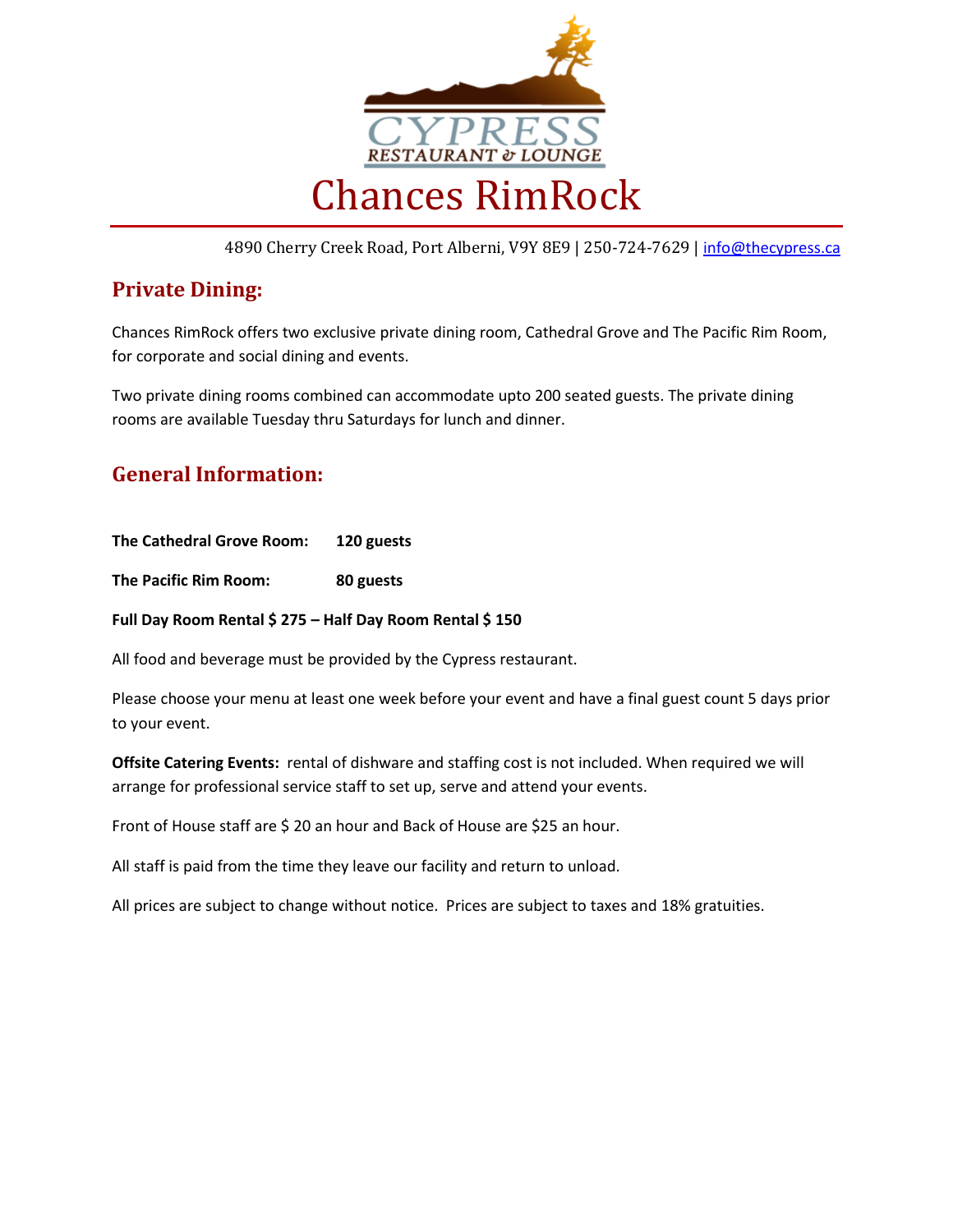# To go- Box Lunch Special

Includes Choice of Sandwich, Cookie, and Bottled Water

## Gourmet Sandwiches – 14.95

### Fries or Artisan Green Salad add – 4.00

Sandwich Options

### Chicken Club

Roasted Chicken Breast, Hertel's Bacon, Lettuce, Tomato, Garlic Mayo, Martin's Bun.

#### **Turkey Sandwich**

Roasted Turkey Breast, Lettuce, Tomato, Swiss Cheese, Cranberry Mayo, Sourdough.

#### **Shaved Roasted Beef Sandwich**

Seasonal Lettuce. Tomatoes. Pickled Red Onion. Swiss Cheese. Horseradish Aioli. Baguette.

### **BBQ Tofu Burger**

Artisan greens, Tomato, Pickles, Garlic Mayo, Martin's Bun

Minimum 10 Assorted Sandwiches

# Salad as a Meal - 12.95

Sandwich Substitute

### **Cypress Salad**

Candied Pecans. Goat Cheese. Bacon Bits. Fresh Pears. Artisan Greens. Maple Balsamic Vinaigrette.

### **Roasted Beet Salad**

Capers. Craisins. Sunflower Seeds. Feta Cheese. Artisan Greens. Honey Thyme Vinaigrette.

With Garlic Prawns Add 8.00 With Roasted Chicken Add 6.00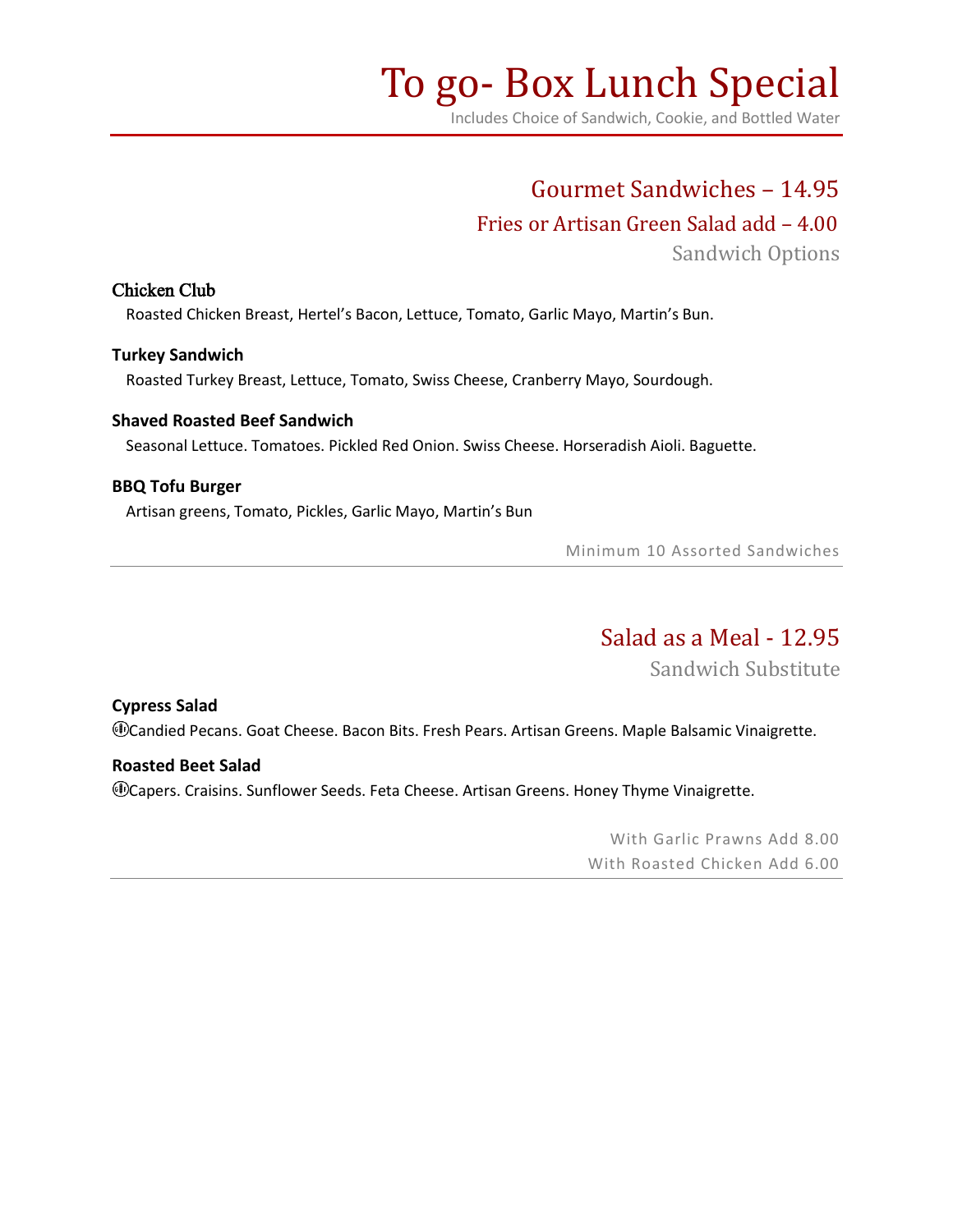# Buffet Lunch

Includes Fresh Artisan Green Salad, Two Dressings, Assortment of Cookies, Tea and Coffee.

# Assorted Sandwich Buffet

Choice of 2 Sandwiches

### Chicken Club

Roasted Chicken Breast, Hertel's Bacon, Lettuce, Tomato, Garlic Mayo, Martin's Bun.

### **Turkey Sandwich**

Roasted Turkey Breast, Lettuce, Tomato, Swiss Cheese, Cranberry Mayo, Sourdough.

### **Shaved Roasted Beef Sandwich**

Seasonal Lettuce. Tomatoes. Pickled Red Onion. Swiss Cheese. Horseradish Aioli. Baguette.

### **BBQ Tofu Burger**

Artisan greens, Tomato, Pickles, Garlic Mayo, Martin's Bun

Minimum 20 Guests Add Chef's Daily Soup for 4.00 Per Guest 20.95 Plus Applicable Taxes and 18% Gratuities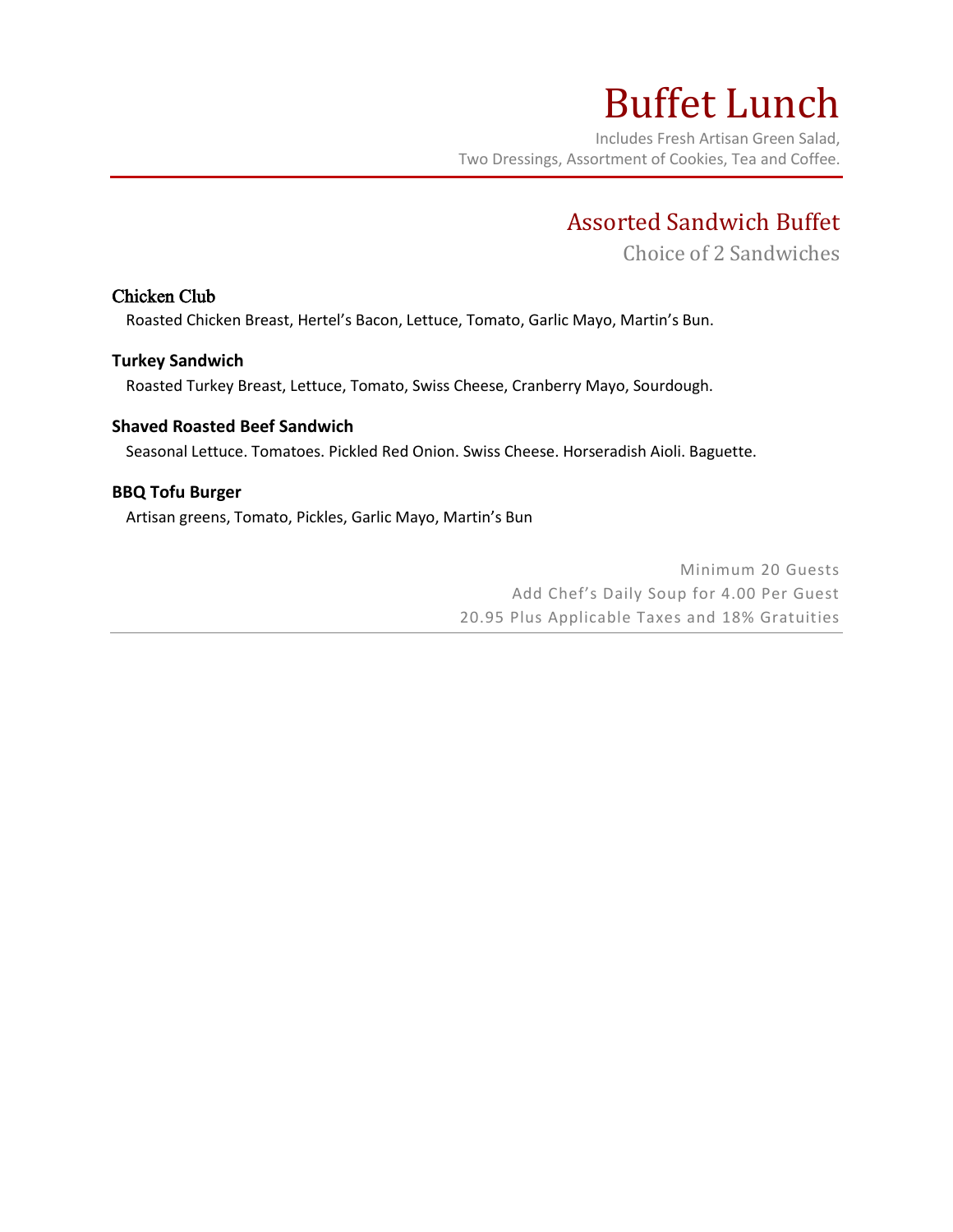# Hors D'oeuvres

### Choice of

Sweet Chili Chicken / Deconstructed Moroccan Chicken Skewers Crispy Chicken Spring Rolls / Crispy Vegetable Spring Rolls Coconut Crusted Prawns / Shrimp Cocktail Mushroom and Goat Cheese / Classic Tomato Flat Bread Bacon Jam Grilled Cheese / Caramelized Onion Grilled Cheese Beef Sliders Spicy Meatballs **\$55 per platter Each Platter Serves 6 to 8 guests (2-4 pieces per guest)**

## Fresh Vegetable Crudité with Herb Dip

**\$ 55.00 per platter**

**Each Platter Serves 6 to 8 guests (2-4 pieces per guest)**

Seasonal Fresh Fruits

**\$65.00 per platter**

**Each Platter Serves 6 to 8 guests (2-4 pieces per guest)**

### Assorted Meat and Cheese Platter

**\$85.00 per platter**

**Each Platter Serves 6 to 8 guests (2-4 pieces per guest)**